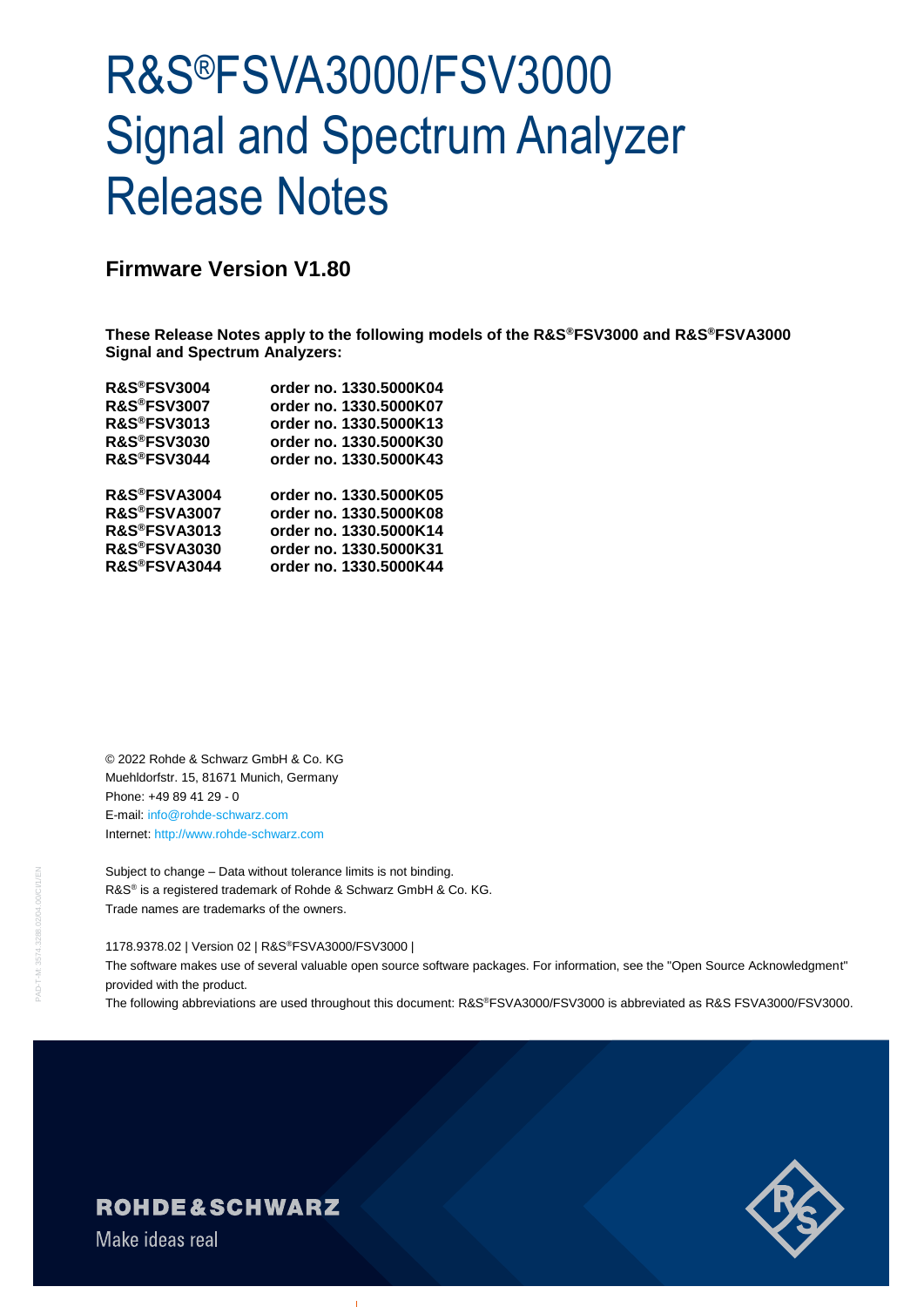#### **Contents**

| 1            | Information on the current version and history  3 |  |
|--------------|---------------------------------------------------|--|
| 1.1          |                                                   |  |
| 1.2          |                                                   |  |
| 1.3          |                                                   |  |
| 1.4          |                                                   |  |
| 1.5          |                                                   |  |
| 1.6          |                                                   |  |
| $\mathbf{2}$ |                                                   |  |
| 3            |                                                   |  |
| 3.1          |                                                   |  |
| 3.2          |                                                   |  |
| 3.3          |                                                   |  |
| 3.4          |                                                   |  |
| 3.5          |                                                   |  |
| 3.5.1        |                                                   |  |
| 3.5.2        |                                                   |  |
| 3.5.3        |                                                   |  |
| 4            |                                                   |  |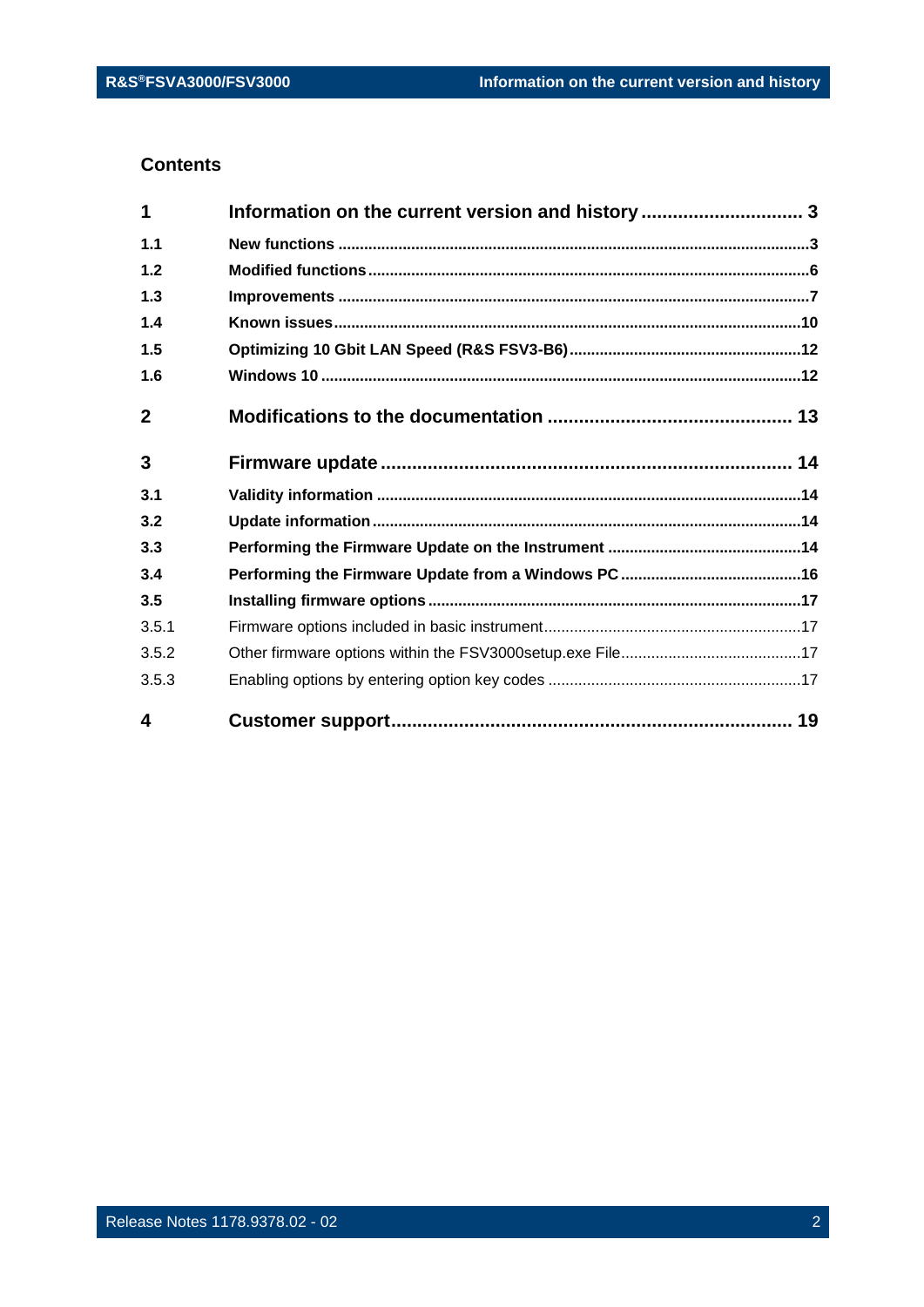## <span id="page-2-0"></span>**1 Information on the current version and history**

## <span id="page-2-1"></span>**1.1 New functions**

The following table lists the new functions and indicates the version in which the new function was introduced.

#### New function of firmware V1.80:

| <b>Version</b> | <b>Function</b>                                                                                                                                                                                                          |
|----------------|--------------------------------------------------------------------------------------------------------------------------------------------------------------------------------------------------------------------------|
| V1.80          | Spectrum analyzer mode:<br>Additional 6 MHz 3dB Gauss Filter available for spectrum analyzer mode.<br>The bandwidth selection is supported by numerical entry, only.                                                     |
| V1.80          | Spectrum analyzer mode:<br>Additional unit "dBm/Hz (Power)" available.                                                                                                                                                   |
| V1.80          | <b>CCDF</b> measurement:<br>Additional control "Normal Distribution On/Off" to show/hide the normal (Gaussian)<br>distribution trace indication.                                                                         |
| V1.80          | The "Trace Config" dialog indicates in addition the trace color of the active traces.<br>Mode<br><b>Max Hold</b><br>Trace 1<br>o<br>Trace 2<br>Average<br>• Trace 3<br><b>Min Hold</b><br><b>Blank</b><br><b>Trace 4</b> |
| V1.80          | B10: The firmware additionally supports the signal generator R&S SMM100A.                                                                                                                                                |
| V1.80          | I/Q Analyzer:<br>New result window "Phase vs Time" (unit rad) is available.                                                                                                                                              |
| V1.80          | R&S FSV3-K18:<br>New features in FSV3-K18M - Hammerstein model and application of memory<br>polynomial model to any given waveform.                                                                                      |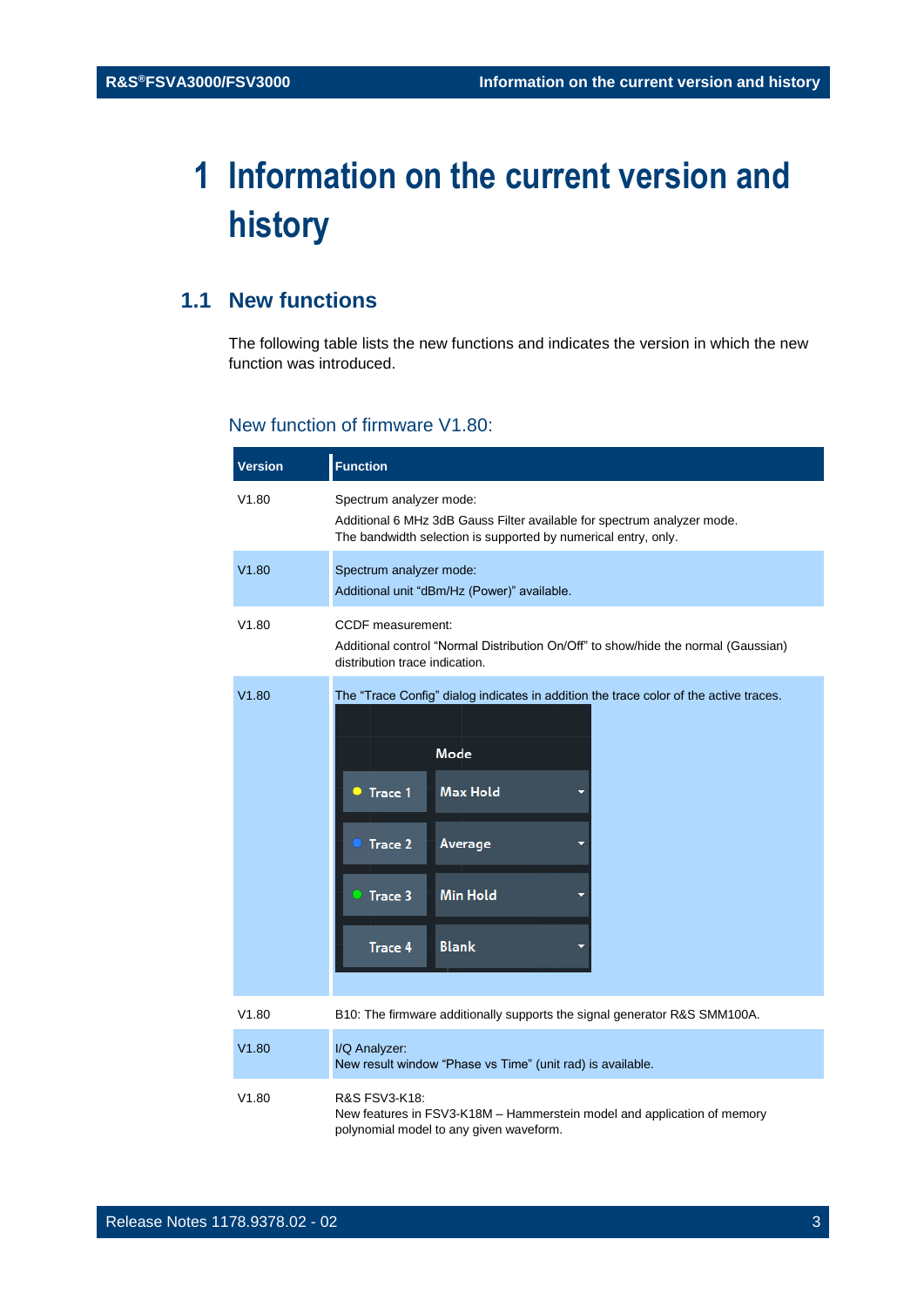New feature in FSV3-K18D: Direct DPD now also available without active generator control.

| V1.80 | R&S FSV3-K30: SCPI command for frequency readout added.                                                                                                                                                                                                                                                                                                                                                                                              |
|-------|------------------------------------------------------------------------------------------------------------------------------------------------------------------------------------------------------------------------------------------------------------------------------------------------------------------------------------------------------------------------------------------------------------------------------------------------------|
| V1.80 | R&S FSV3-K70: New mappings "DVB RCS2" for $\pi/2$ -BPSK, QPSK, 8PSK and 16QAM.                                                                                                                                                                                                                                                                                                                                                                       |
| V1.80 | R&S FSV3-K70: Support for DVB-S2X super frame measurement added in DVB-S2(X)<br>configuration tool.                                                                                                                                                                                                                                                                                                                                                  |
| V1.80 | R&S FSV3-K100/-K104: New 1024QAM test models (E-TMs 2b and 3.1b)                                                                                                                                                                                                                                                                                                                                                                                     |
| V1.80 | R&S FSV3-K144/-K145/-K147/-K148:<br>Signal demodulation and analysis in line with TS38.211 V17.0.0.<br>Time Alignment, Transmit On/Off Power, ACLR, SEM measurements in line with<br>TS38.141-1/2 V17.4.0, TS38.521-1 V17.3.0 and TS38.521-2 V16.10.0.<br>Time alignment error measurement supports intra-band contiguous carrier aggregation.<br>K147: Improved measurement speed by advanced parallel processing.<br>K147: Capture mode "Tx only". |
| V1.80 | R&S FSV3-K147: New remote command to query all ACLR/SEM results at once.                                                                                                                                                                                                                                                                                                                                                                             |
| V1.80 | R&S FSV3-K553 "External Frontend Control":<br>Support for "Frequency Band Config" Auto Mode.                                                                                                                                                                                                                                                                                                                                                         |
| V1.80 | R&S FSV3-K980: Support of custom utilizations and custom device history entries.                                                                                                                                                                                                                                                                                                                                                                     |

#### New function of firmware V1.70:

| <b>Version</b> | <b>Function</b>                                                                                                                                                                                                                                                                                                                                                                                                                                                                                                                                                                                                                                                                                                                                                                                                                                                                                |
|----------------|------------------------------------------------------------------------------------------------------------------------------------------------------------------------------------------------------------------------------------------------------------------------------------------------------------------------------------------------------------------------------------------------------------------------------------------------------------------------------------------------------------------------------------------------------------------------------------------------------------------------------------------------------------------------------------------------------------------------------------------------------------------------------------------------------------------------------------------------------------------------------------------------|
| V1.70          | R&S FSV3-K553 "External Frontend Control":<br>Allow up to two simultaneous LAN connections to one External Frontend.<br>Firmware version V1.70 includes the External Frontend microcontroller firmware V2.1.6.<br>Please note: Incompatible firmware versions installed on analyzer and the External<br>Frontend will lead to a deactivated connection to the External Frontend. Please update<br>the External Frontend firmware in this case (dialog "input source $-$ external frontend $-$<br>global config – FW update").<br>FE50DTR Simultaneous Mode requires SMM/SMW Firmware Version > 5.00.044.38.<br>Support for new revisions of External Frontend synthesizer boards:<br>FE44S_Synthesizer, part number 1338.6570.02, revision ≥ 3.11.<br>٠<br>FE50DTR_Synthesizer, part number 1338.6570.02, revision ≥ 3.11.<br>See table "Setup - System Config - Hardware Info", column "Rev". |
| V1.70          | R&S FSV3-K18: Support of time trigger, auto level and power sensor. Automatic<br>correction of input/output levels. Increased capture length (depending on system<br>configuration).                                                                                                                                                                                                                                                                                                                                                                                                                                                                                                                                                                                                                                                                                                           |
| V1.70          | R&S FSV3-K7: Support of Settling Time Measurements.                                                                                                                                                                                                                                                                                                                                                                                                                                                                                                                                                                                                                                                                                                                                                                                                                                            |
| V1.70          | Support of R&S FS-SNS67 smart noise source for noise figure and gain measurement.                                                                                                                                                                                                                                                                                                                                                                                                                                                                                                                                                                                                                                                                                                                                                                                                              |
| V1.70          | Support for Three-Path Diode Power Sensor R&S NRP67SN-V, order no.<br>1424.6415.02.                                                                                                                                                                                                                                                                                                                                                                                                                                                                                                                                                                                                                                                                                                                                                                                                            |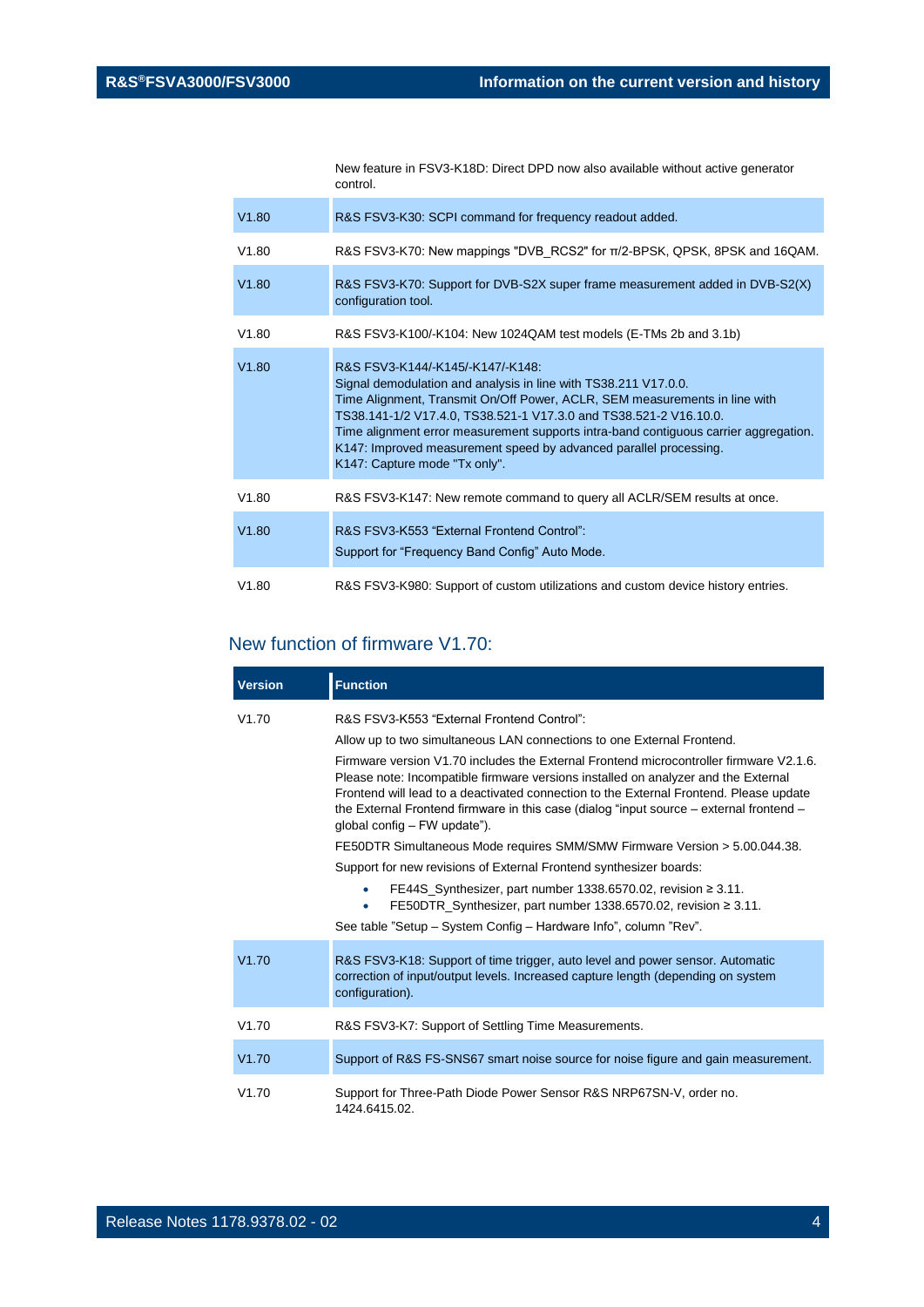| V1.70 | User-defined parameter coupling additionally supports coupling of reference level and<br>center frequency with an R&S SMBV100B (dialog "Setup - Parameter Coupling -<br>Generator Coupling").                                                          |
|-------|--------------------------------------------------------------------------------------------------------------------------------------------------------------------------------------------------------------------------------------------------------|
| V1.70 | New SCPI command to change the frequency indication between center/span and<br>start/stop: SENSe: FREQuency: ANNotation.                                                                                                                               |
| V1.70 | SCPI command :LAYout:WINDow <n>:TYPE? available now for spectrum mode, I/Q<br/>analyzer mode and analog demodulation.</n>                                                                                                                              |
| V1.70 | R&S FSV3-K144/-K145/-K147/-K148:<br>Signal demodulation and analysis in line with TS38.211 V16.7.0.<br>PUCCH format 3 and 4.<br>Optionally allow PDSCH in unused CORESET CCEs.<br>Optional transport block size calculation including allocation gaps. |
| V1.70 | R&S FSV3-K980: HUMS history export:<br>Additional tracking of the utilization of bandwidth extensions, frequency ranges, relay<br>switching cycle counters, external reference settings.                                                               |
| V1.70 | R&S FSV3-K70: Support for external mixers (R&S FSV3-B21) added.                                                                                                                                                                                        |
| V1.70 | R&S FSV3-K70: Configuration tool for DVB-RCS2 measurements available (linear<br>modulation reference waveforms).                                                                                                                                       |
| V1.70 | R&S FSV3-K54: Additionally: linear analog sweep with CISPR detectors, and<br>logarithmic analog sweep with CISPR and classical detectors.                                                                                                              |

## New function of firmware V1.60 SP1:

| <b>Version</b> | <b>Function</b>                           |
|----------------|-------------------------------------------|
| V1.60 SP1      | Support for CPU boards with part numbers: |
|                | 1206.3974.00<br>$\bullet$                 |
|                | 1206.3980.00<br>$\bullet$                 |
|                | 1206.3997.00<br>٠                         |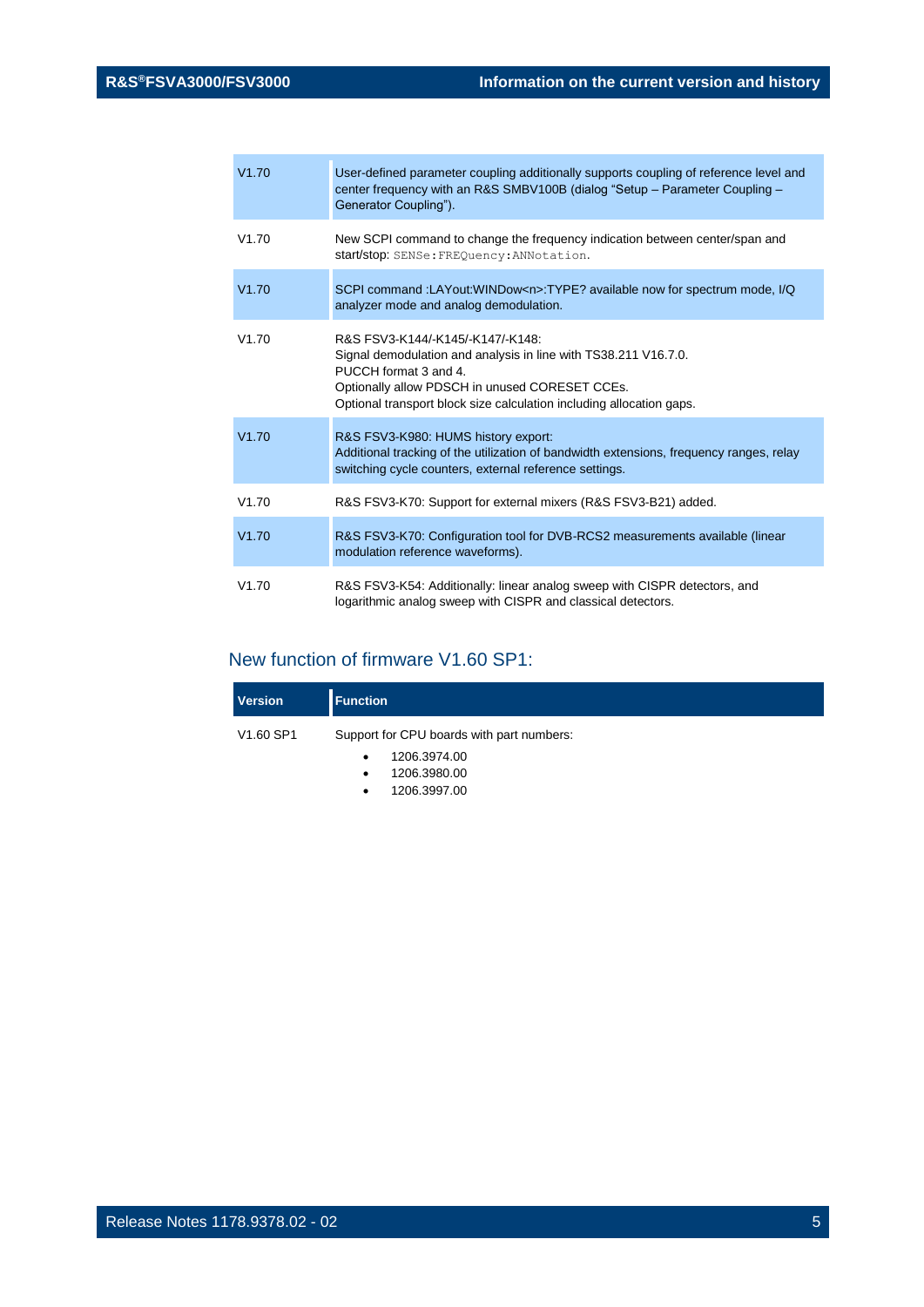## <span id="page-5-0"></span>**1.2 Modified functions**

The following table lists the modified functions and indicates the version in which the modification was carried out.

| <b>Version</b> | <b>Function</b>                                                                                                                                                                                                                                                                                                                                                                                                                                                                                             |
|----------------|-------------------------------------------------------------------------------------------------------------------------------------------------------------------------------------------------------------------------------------------------------------------------------------------------------------------------------------------------------------------------------------------------------------------------------------------------------------------------------------------------------------|
| V1.80          | The trace unit conversion for unit dBm/MHz now takes the noise bandwidth into<br>account. In earlier firmware versions the pulse bandwidth was used instead.                                                                                                                                                                                                                                                                                                                                                |
| V1.80          | <b>Continuous Gating:</b><br>The maximum "Period Count" has been increased from 1023 to 65535.                                                                                                                                                                                                                                                                                                                                                                                                              |
| V1.80          | The date format has changed to "YYYY-MM-DD".<br><b>Hint:</b> The behavior of the remote commands "SYST:TIME?" and "SYST:DATE?" is not<br>affected by this modification.                                                                                                                                                                                                                                                                                                                                     |
| V1.80          | Extended time stamp in filenames for automated creation of trace export files:<br>Function "Event Based Action – export trace" creates a file including a time stamp with<br><year>-<month>-<day>_<hour>-<minute>-<second>.<br/>In case of identical seconds an additional _<milli seconds=""> suffix is added.<br/>e.g.<br/>ABC_2022-04-19_09-56-35<br/>first export<br/>ABC_2022-04-19_09-56-35_234<br/>2nd<br/>ABC_2022-04-19_09-56-35_448<br/>3rd</milli></second></minute></hour></day></month></year> |
| V1.80          | R&S FSV3-K18: "Force ARB mode" now recalculates header information of wv files.<br>AM/AM and AM/PM curve width measurement point is now configurable. Direct DPD<br>(K18D) now adjusts signal level when the evaluation range is shorter than the full<br>reference signal, resulting in improved DPD for bursted signals.                                                                                                                                                                                  |
| V1.80          | Updated NGINX to version 1.20.2.                                                                                                                                                                                                                                                                                                                                                                                                                                                                            |
| V1.80          | R&S FSV3-K145: Transform precoding configurable also via physical settings dialog.                                                                                                                                                                                                                                                                                                                                                                                                                          |
| V1.70          | Saving screenshots via SCPI: If the graphics format set via<br>HCOPy: DEVice: LANGuage <n> differs from the format indicated by file type ending of<br/>the selected filename, the file is saved in the format of the file type ending.</n>                                                                                                                                                                                                                                                                 |
| V1.70          | The R&S FSV3-B8E evaluation license key is supported now.                                                                                                                                                                                                                                                                                                                                                                                                                                                   |
| V1.70          | RF attenuation is set to 75 dB during shutdown.                                                                                                                                                                                                                                                                                                                                                                                                                                                             |
| V1.70          | R&S FSV3-K144/K145: Rename FR2 to FR2-1 according to 3GPP.                                                                                                                                                                                                                                                                                                                                                                                                                                                  |
| V1.70          | R&S FSV3-K980: Link to HUMS added to instrument web browser interface.                                                                                                                                                                                                                                                                                                                                                                                                                                      |
| V1.70          | R&S FSV3-K54: EMI measurement FFT sweep: Sweep times leading to interruption in<br>signal acquisition within one FFT segment are not possible anymore.                                                                                                                                                                                                                                                                                                                                                      |
| V1.60SP1       | R&S FSV3-B10: Generator control data for SMA100B were modified to fully support the<br>TTL handshake.                                                                                                                                                                                                                                                                                                                                                                                                       |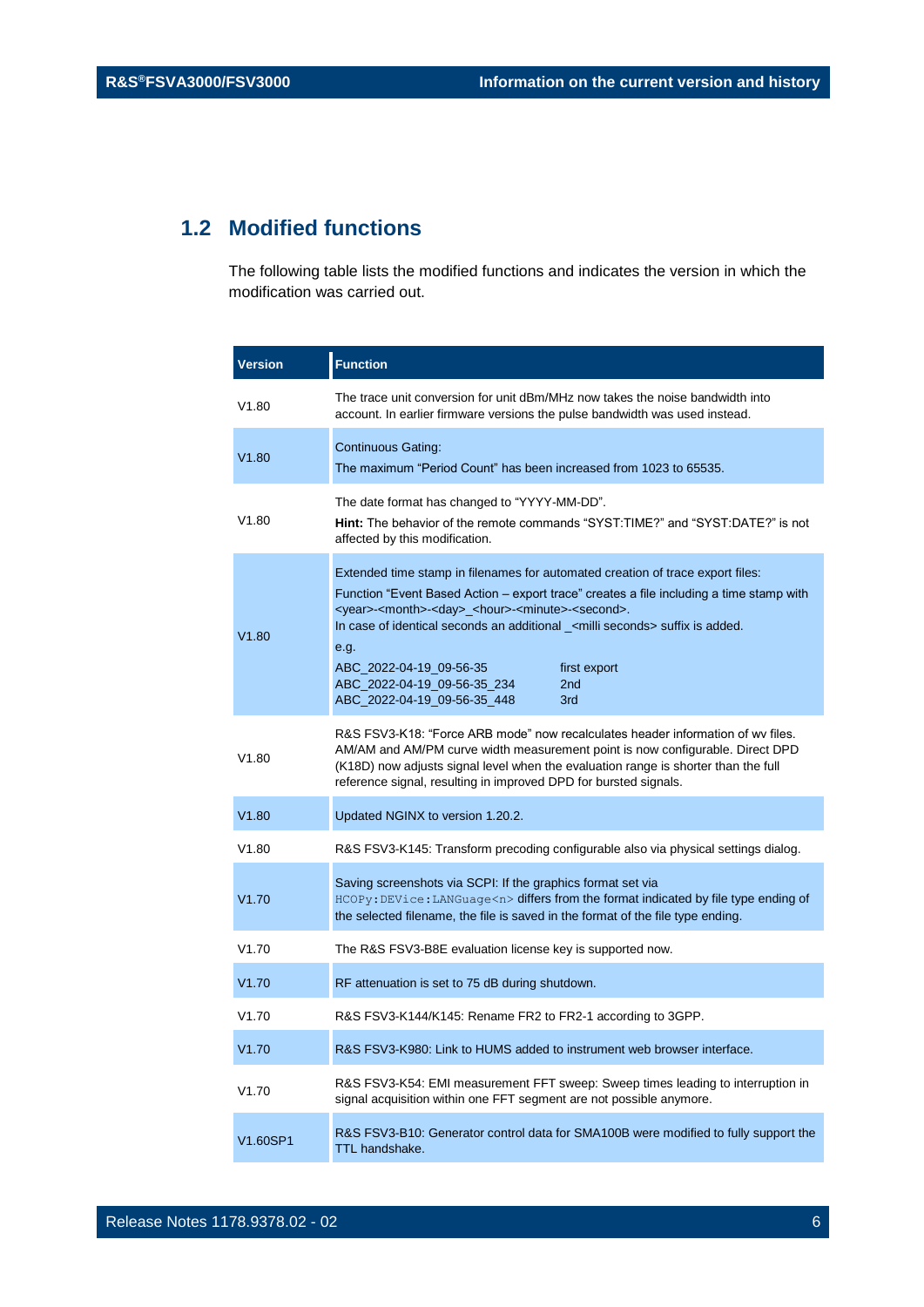| V1.60    | SCPI Recorder handles external reference settings.                                                                                                                                                      |
|----------|---------------------------------------------------------------------------------------------------------------------------------------------------------------------------------------------------------|
| V1.60    | External trigger: increased timing accuracy.                                                                                                                                                            |
| V1.60    | Gate mode "Edge" is automatically activated now when continuous gating is switched<br>on.                                                                                                               |
| V1.60    | R&S FSV3-K144: Outputs payload bits also when CRC fails.                                                                                                                                                |
| V1.60    | R&S FSV3-K144:<br>Increased upper/lower limit of the frequency error vs. symbol/subframe result displays.                                                                                               |
| V1.60    | R&S FSV3-K148: Changed wording "DMRS-Downlink-r16" to "DMRS-Downlink<br>according to 38.211".                                                                                                           |
| V1.60    | R&S FSV3-K144: A multi carrier channel spacing less than the nominal channel spacing<br>can now be configured.                                                                                          |
| V1.50SP1 | Added R&S FSV3-B8E support for R&S FSV3000 instrument models.                                                                                                                                           |
| V1.50    | Channel power ACLR measurement - multi standard radio (MSR):<br>The display format for the MSR ACLR weighting filter (alpha) indication is changed from<br>floating point format to fixed point format. |
| V1.50    | R&S FSV3-K30: If an R&S smart noise source (FS-SNS) is connected to the device, the<br>data of this FS-SNS is now displayed in the ENR/Temp settings dialog.                                            |
| V1.50    | R&S FSV3-K54: FFT sweep: timing modified for FFT sub spans to support longer<br>continuous observation times.                                                                                           |
| V1.50    | R&S FSV3-K70: In order to better visualize the symbol transitions, the sample points<br>are now connected in density trace mode for result type 'Vector I/Q'.                                           |
| V1.50    | R&S FSV3-K144: The frequency error limit check result is now also indicated for Min<br>and Max in the result summary.                                                                                   |
| V1.50    | R&S FSV3-K144: Frequency error limit check can be optionally switched off.                                                                                                                              |

## <span id="page-6-0"></span>**1.3 Improvements**

The following tables list the improvements and indicate since which version the issue could be observed:

#### Improvements of firmware V1.80:

| since | <b>Function</b>                                                                                                                                                                                                                                                              |
|-------|------------------------------------------------------------------------------------------------------------------------------------------------------------------------------------------------------------------------------------------------------------------------------|
| V1.60 | The noise cancellation was not taken into account when switching a trace to "View"<br>mode. This issue is solved.                                                                                                                                                            |
| V1.60 | The graphical representation of limit lines with logarithmic frequency axis before and<br>after zooming in and zooming out again did not match.<br>Note: The limit check algorithm and its result (pass or fail) was not affected by this<br>issue.<br>This issue is solved. |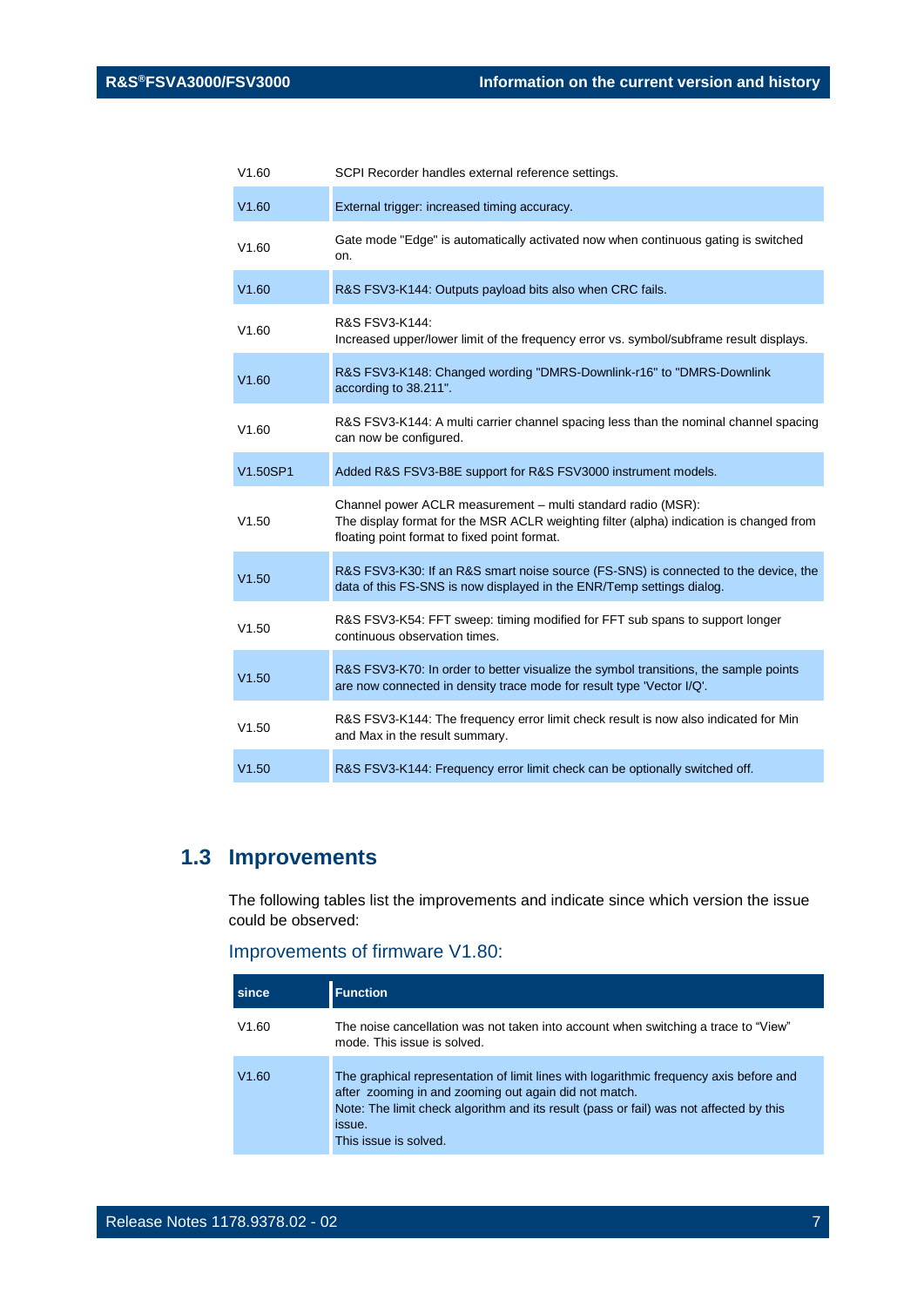| V1.60 | For ACLR measurements, other trigger sources than "external" were also selectable,<br>although for gated measurements in sweep mode only external triggers are allowed as<br>the trigger source. The selection has been reduced to external triggers. |
|-------|-------------------------------------------------------------------------------------------------------------------------------------------------------------------------------------------------------------------------------------------------------|
| V1.50 | The License Manager of the instrument may have indicated the following message.<br>Sorry, your browser does not support essential features required for running the                                                                                   |
|       | R&S License Server Web-UI.<br>We recommend to use any of the latest versions of Chrome, Firefox, Safari, Edge or<br>Opera.<br>Try to proceed anyway                                                                                                   |
|       | This issue is solved by including the Chromium browser into the firmware update<br>package.                                                                                                                                                           |
|       | Note: To get rid of the message activate the Chromium browser as default browser:<br>Open the windows start menu and start the Chromium browser.                                                                                                      |
|       | ⊡⊵<br>Л                                                                                                                                                                                                                                               |
|       | <b>Win10 Updates</b><br><b>Display Switch</b><br>Analyzer                                                                                                                                                                                             |
|       | <b>Delete</b><br><b>Shutdown Files</b><br><b>File Explorer</b><br>lecwin                                                                                                                                                                              |
|       | Chromium                                                                                                                                                                                                                                              |
|       | Click on "Set as default"<br>Set as default<br>Chromium isn't your default browser                                                                                                                                                                    |
|       |                                                                                                                                                                                                                                                       |

V1.10 The sensitivity when using transducer files (TDF) in combination with "Adjust Ref Level" setting "Auto" has been improved.

## Improvements of firmware V1.70:

| since | <b>Function</b>                                                                                                                                                                                                                           |
|-------|-------------------------------------------------------------------------------------------------------------------------------------------------------------------------------------------------------------------------------------------|
| V1.60 | Pressing enter in file dialogs did not save or open the file. This issue is solved.                                                                                                                                                       |
| V1.60 | Rohde & Schwarz web control file upload failed for file sizes > 8 MB. This issue is<br>solved.                                                                                                                                            |
| V1.10 | R&S FSV3-B10: External tracking generator using TTL mode:<br>Signal dropouts may be visible for certain instrument settings, e.g. number of sweep<br>points, resolution bandwidth, start frequency, stop frequency. This issue is solved. |
|       | <b>Hint:</b> In case of remaining issues an update of the "B5 - Additional interface" board may<br>help if the board revision is $\leq 3.01$ (see table "Setup – System Config – Hardware Info",<br>column "Rev").                        |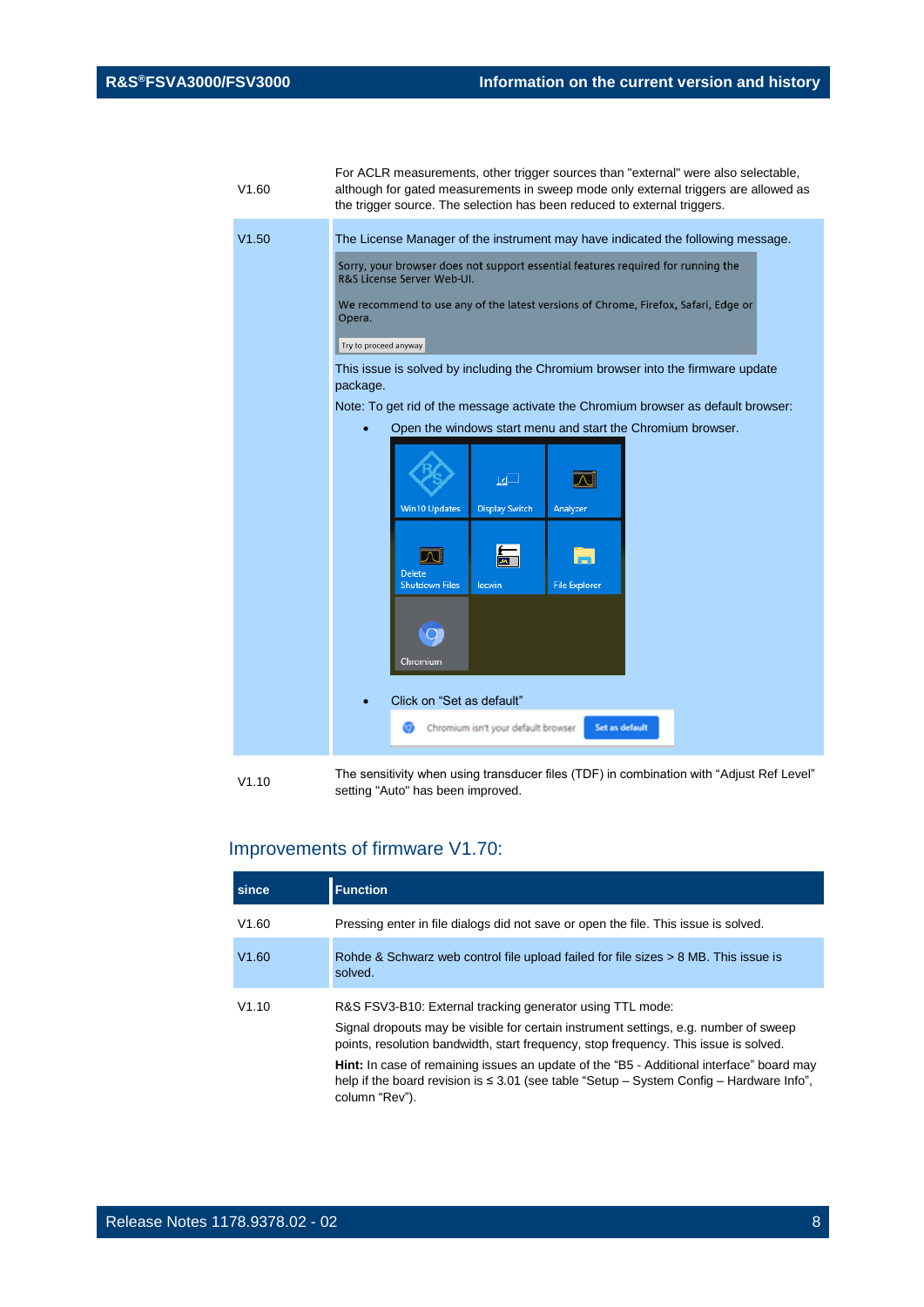## Improvements of firmware V1.60 SP1:

| since | <b>Function</b>                                                                                          |
|-------|----------------------------------------------------------------------------------------------------------|
| V1.60 | I/Q analyzer: A click on the dialog "IQ Export – File Explorer" had no effect. This issue is<br>solved.  |
| V1.05 | The CCDF measurement shows a wrong trace scaling if a transducer is switched on<br>This issue is solved. |

#### Improvements of firmware V1.60:

| since | <b>Function</b>                                                                                                                                                                            |
|-------|--------------------------------------------------------------------------------------------------------------------------------------------------------------------------------------------|
| V1.50 | R&S ESV3-K100: Decoded bitstream for PDSCH is not available in Channel Decoder<br>Result. The issue is solved.                                                                             |
|       | <b>Note:</b> PDSCH Subframe Configuration Detection has to be set to PDCCH Protocol,<br>since the PDSCH Channel Coding parameters are supposed to be extracted from the<br>PDCCH Protocol. |
| V1.05 | The fan control may report a problem and initiate a shutdown in rare cases.<br>This issue is solved.                                                                                       |
| V1.50 | Message "waiting for trigger" indicates a missing trigger event.<br>This message was not removed in rare cases.                                                                            |

#### Improvements of firmware V1.50SP1:

| since | <b>Function</b>                                                                                                                                                                                                                                               |
|-------|---------------------------------------------------------------------------------------------------------------------------------------------------------------------------------------------------------------------------------------------------------------|
| V1.40 | Under specific conditions directly after power on, the analyzer display showed a frozen<br>trace in continuous sweep mode. This issue has been observed in rare cases at<br>instruments without option B114 "Enhanced computing power". This issue is solved. |

#### Improvements of firmware V1.50:

| since | <b>Function</b>                                                                                                                                                         |
|-------|-------------------------------------------------------------------------------------------------------------------------------------------------------------------------|
| V1.40 | R&S FSV3-K18: Improved algorithm for compression point measurement.                                                                                                     |
| V1.40 | R&S FSV3-K18D: new default value for power linearity tradeoff and modified algorithm.<br>New default value of 50% provides same results as previous versions with 100%. |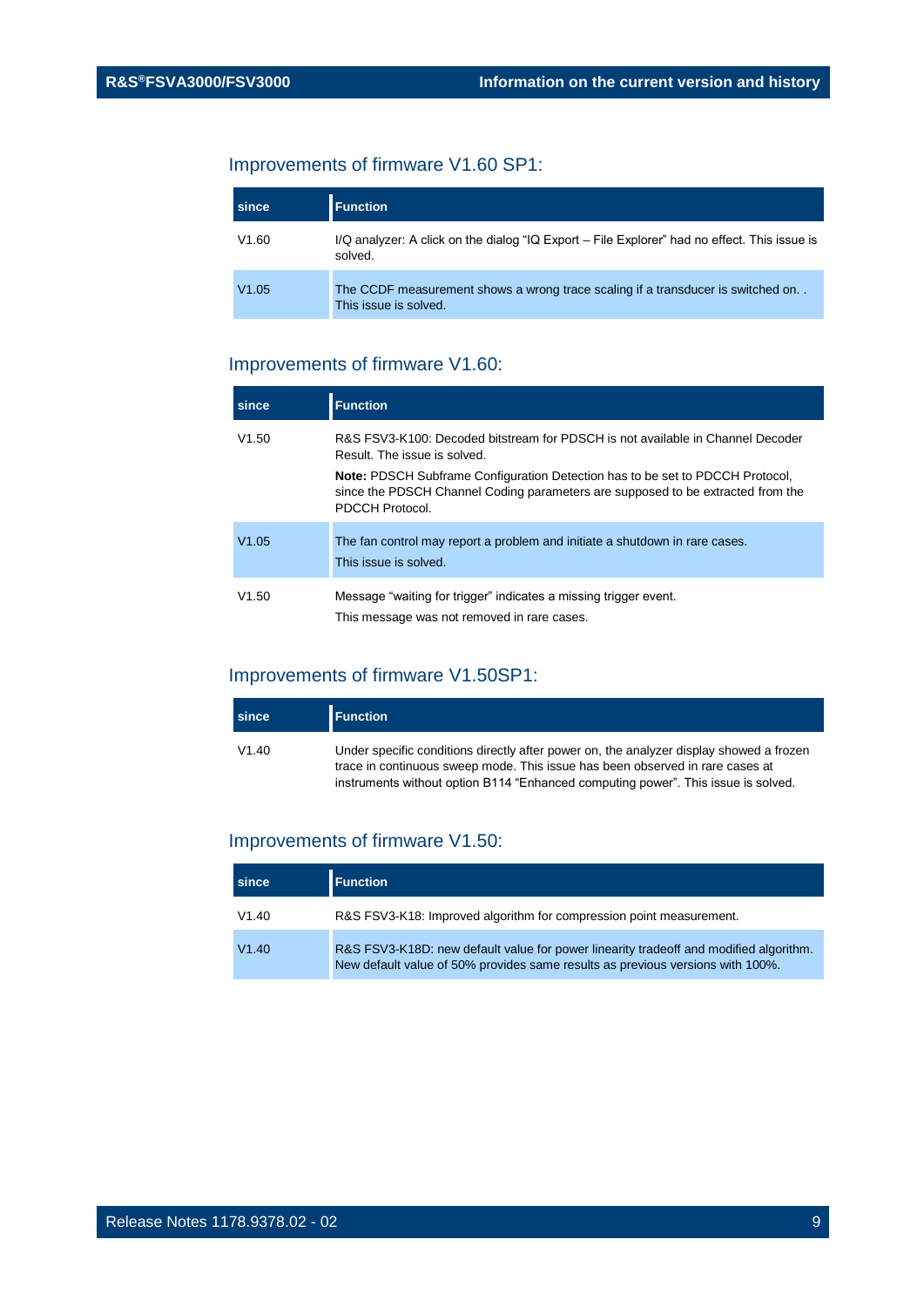## <span id="page-9-0"></span>**1.4 Known issues**

The following tables list the known issues and indicate since which version the issue could be observed:

| since | <b>Function</b>                                                                                                                                                                                                                                                                                                                                                                                                                                                                                                                                                                                                                                                                                                                                                                                                                                                                                                                                                               |  |  |
|-------|-------------------------------------------------------------------------------------------------------------------------------------------------------------------------------------------------------------------------------------------------------------------------------------------------------------------------------------------------------------------------------------------------------------------------------------------------------------------------------------------------------------------------------------------------------------------------------------------------------------------------------------------------------------------------------------------------------------------------------------------------------------------------------------------------------------------------------------------------------------------------------------------------------------------------------------------------------------------------------|--|--|
| V1.70 | R&S FSV3-B10: With R&S SMBV100A firmware version < 4.70.108.41 the TTL<br>synchronization via handshake might lead to an TTL handshake error. In this case,<br>upgrade the R&S SMBV100A firmware to version 4.70.108.41 or higher.                                                                                                                                                                                                                                                                                                                                                                                                                                                                                                                                                                                                                                                                                                                                            |  |  |
| V1.70 | R&S FSV3-K18: Zeroing, Meas->Ref, and Unit settings are currently not available in<br>power sensor mode.                                                                                                                                                                                                                                                                                                                                                                                                                                                                                                                                                                                                                                                                                                                                                                                                                                                                      |  |  |
| V1.60 | R&S FSV3-K980: For very large HUMS database sizes, the remote commands<br>DIAGnostic:HUMS[:ALL]? and DIAGnostic:HUMS:UTILization:HISTory? may fail. In this<br>case, use SNMP or REST (Representational State Transfer).                                                                                                                                                                                                                                                                                                                                                                                                                                                                                                                                                                                                                                                                                                                                                      |  |  |
| V1.60 | The floating license server has to be configured by the instrument's webpage with<br>firmware version 1.60 or above.<br>Open the license server web page with your own browser with the instrument's IP<br>address followed by a colon and the number 9444, e.g. http://10.11.12.13:9444", select<br>tab "Configuration - Floating license servers" and enter the related data.<br>0<br>$^{\circ}$<br><b>R&amp;S License Server</b><br>About Help<br>$\blacktriangleright$ Configuration<br><i>P</i> Licenses<br>Analytics<br>C<br>$\ddot{}$<br>î<br>Configuration<br>Last update (UTC): 2021-09-17 09:25:58<br>$\ddot{\phantom{1}}$<br>Refresh<br>Add Remove<br>Te IP address<br>$T_{\frac{1}{2}}$ Port<br>Te Readonly<br><b>III</b> T <sub>#</sub> Hostname<br>Te Server version<br>T <sub>+</sub> Description<br>Te Connection state<br>Local license server<br>No records found<br><b>Floating license servers</b><br><b>Product definitions</b><br>Showing 0 of 0 items. |  |  |
| V1.60 | Changing the configuration by using the instrument's dialog will show an error message.<br>R&S FSV3-K553:<br>When trying to connect to an external frontend providing an invalid host name or<br>aborting (e.g. setting connection state to OFF) an ongoing connection attempt, the<br>application becomes unresponsive for a few seconds.                                                                                                                                                                                                                                                                                                                                                                                                                                                                                                                                                                                                                                    |  |  |
| V1.60 | <b>R&amp;S FSV3-B21:</b><br>Firmware version V1.60 and above fully support the following applications:<br>Spectrum<br>$\bullet$<br>I/Q Analyzer<br>R&S FSV3-K7 - Analog Modulation Analysis<br>R&S FSV3-K18 - Amplifier Measurements<br>R&S FSV3-K60 - Transient Measurements<br>R&S FSV3-K70 - Vector Signal Analysis<br>R&S FSV3-K144 "3GPP 5G NR DL Measurements".<br>R&S FSV3-K145 "3GPP 5G NR UL Measurements".<br>Although activation dialogs for external mixers may be accessible in other applications,<br>this feature is not yet fully supported and tested in these applications.                                                                                                                                                                                                                                                                                                                                                                                 |  |  |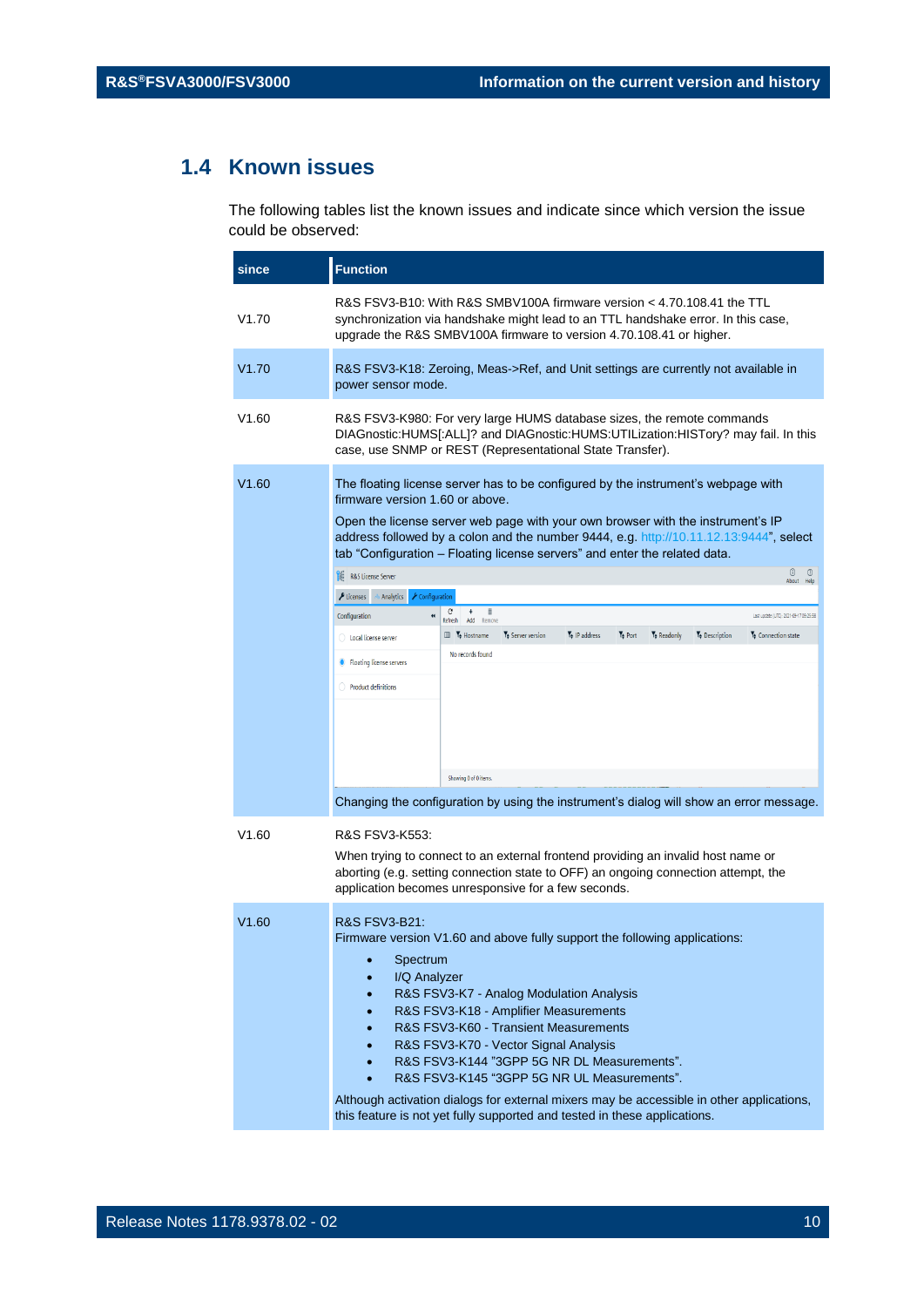| V1.30 | R&S FSV3-K6:                                                                                                                                                                                                                                                                         |  |
|-------|--------------------------------------------------------------------------------------------------------------------------------------------------------------------------------------------------------------------------------------------------------------------------------------|--|
|       | When applying a trigger offset, the selected analysis bandwidth may be wider than<br>expected:                                                                                                                                                                                       |  |
|       | -200 MHz in case that the bandwidth was set to 160 MHz<br>-400 MHz in case that the bandwidth was set to 320MHz or 250 MHz<br>Other analysis bandwidth settings are not affected.                                                                                                    |  |
|       | There are two possibilities to avoid this issue:                                                                                                                                                                                                                                     |  |
|       | - adjust the trigger offset before setting the analysis bandwidth.<br>- set the trigger offset in two steps: set it first to any value $\neq 0$ s (example 100 ns)<br>and in a second step to the desired value.                                                                     |  |
| V1.10 | R&S FSV3-K7: Online Demodulation Output is not supported but can be selected in the<br>dialog.                                                                                                                                                                                       |  |
| V1.10 | For IQ-Export > 600 Mio. samples no Iq.tar preview is available and a Windows<br>message warning about low memory may be displayed. This issue only occurs with<br>option R&S FSV3-B114 Enhanced Computing Power.                                                                    |  |
| V1.10 | R&S FSV3-K91/n/ac/ax: The R&S FSV3-K91 does not yet support the Auto Reference<br>Level functionality. Before using remote control scripts developed for other R&S<br>spectrum analyzers, the SCPI command [:CONF:POW:AUTO] must be commented out.                                   |  |
| V1.10 | A message box "Warning: Missing smartcard or smartcard not initialized" may appear<br>during startup of the instrument in rare cases.<br>In this case, please switch the instrument off and on using the power switch on the rear                                                    |  |
|       | side of the instrument or disconnect/reconnect the power line to solve this issue.                                                                                                                                                                                                   |  |
| V1.00 | In combination with a certain LAN-switch (SMC Switch 210) the VISA remote<br>connection to the R&S FSV3000 sometimes breaks. If this happens, the power save<br>mode in the configuration of the Intel I211 network controller must be deactivated on the<br><b>R&amp;S FSV3000:</b> |  |
|       | ×<br>Intel(R) 1211 Gigabit Network Connection Properties                                                                                                                                                                                                                             |  |
|       | Advanced<br>Driver<br>Details<br>General<br>Power Management<br>Events<br>Resources                                                                                                                                                                                                  |  |
|       | Intel(R) 1211 Gigabit Network Connection                                                                                                                                                                                                                                             |  |
|       | ∐Allow the computer to turn off this device to save power<br>Allow this device to wake the computer                                                                                                                                                                                  |  |
|       |                                                                                                                                                                                                                                                                                      |  |
|       |                                                                                                                                                                                                                                                                                      |  |
|       |                                                                                                                                                                                                                                                                                      |  |
|       | OΚ<br>Cancel                                                                                                                                                                                                                                                                         |  |
|       |                                                                                                                                                                                                                                                                                      |  |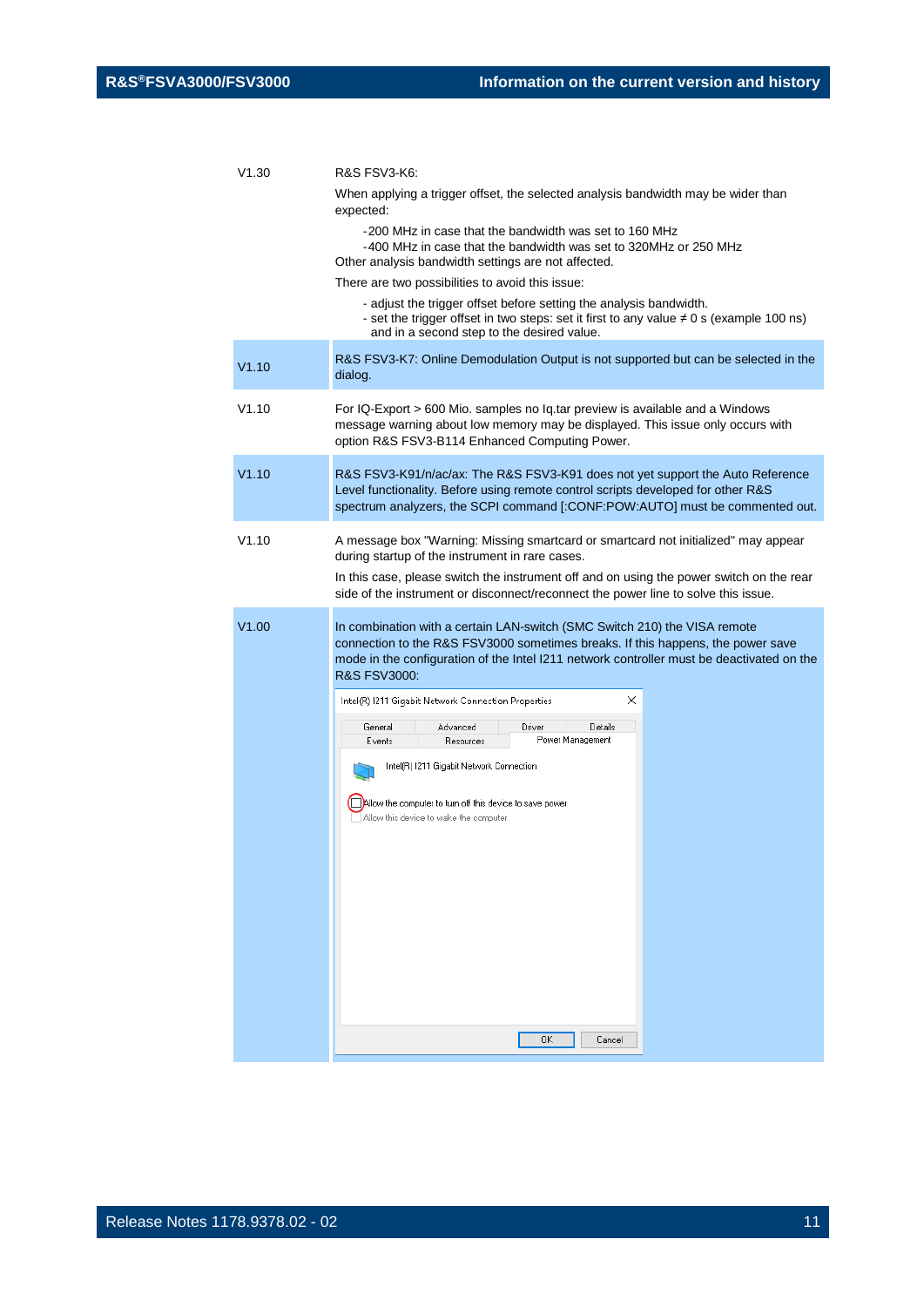#### <span id="page-11-0"></span>**1.5 Optimizing 10 Gbit LAN Speed (R&S FSV3-B6)**

To obtain optimum LAN speed performance using the R&S FSV3-B6 (10GBit/s LAN Interface), driver settings have to be adjusted. Here is a recommendation on how to adjust the settings for optimized speed:

- 1. Open Windows "Start Menu".
- 2. Search for "Network and Sharing Center".
- 3. Select "Network and Sharing Center".
- 4. Select "Change adapter settings".
- 5. Select "Ethernet 3 Intel(R) Ethernet Converged Network Adapter X550-T1"
- 6. Select "Configure"
- 7. Select Tab "Advanced"
- 8. Adjust the following settings:
	- ─ "Interrupt Moderation" > Value: "Enabled"
	- ─ "Jumbo Packet" > "9014 Bytes"
	- ─ "Maximum Number of RSS Queues" > "16 Queues"
	- ─ "Performance Options" > "Properties"
	- ─ "Interrupt Moderation Rate" > "Off"
	- ─ "Receive Buffers" > "4096"
	- ─ "Transmit Buffers" > "16384"

## <span id="page-11-1"></span>**1.6 Windows 10**

The R&S FSV3000/R&S FSVA3000 uses the Windows 10 IoT Enterprise LTSB operating system, which is the embedded version of Windows 10 with long term support for Windows patches.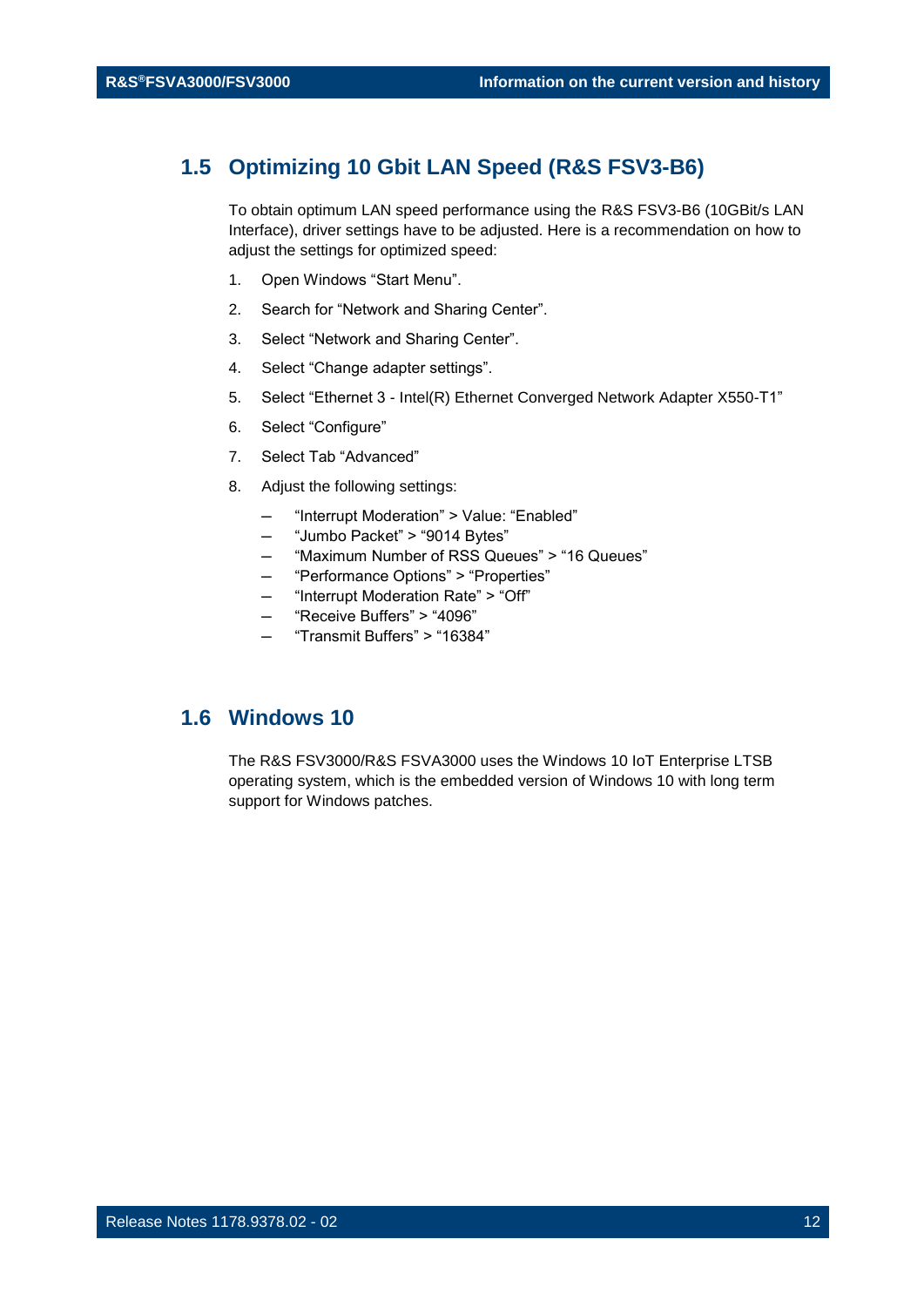## <span id="page-12-0"></span>**2 Modifications to the documentation**

The current documentation is up-to-date.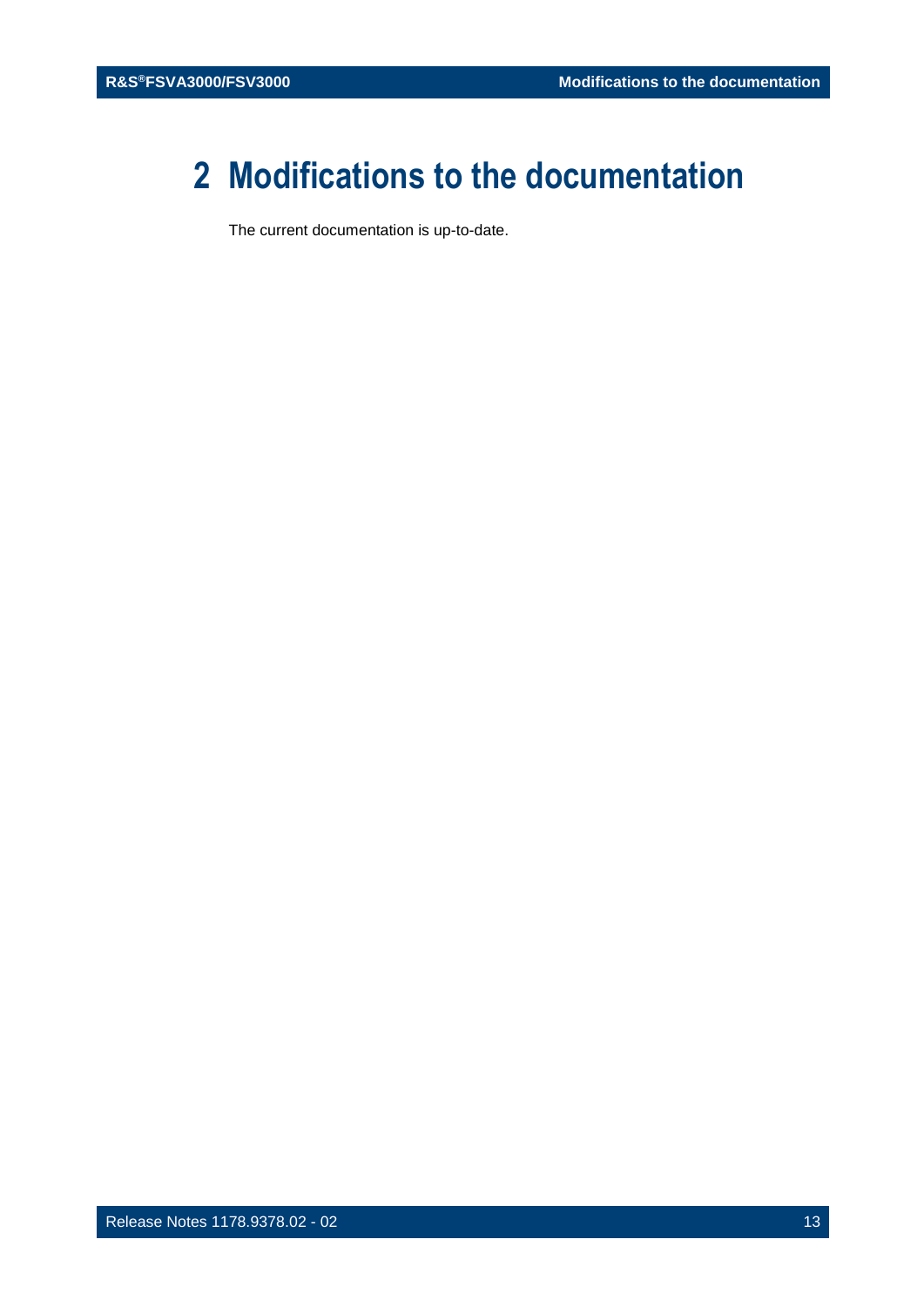## <span id="page-13-0"></span>**3 Firmware update**

## <span id="page-13-1"></span>**3.1 Validity information**

The R&S FSV3000 installer is valid for:

| <b>Device</b>           | <b>Order Number</b> |
|-------------------------|---------------------|
| <b>R&amp;S®FSV3004</b>  | 1330.5000K04        |
| <b>R&amp;S®FSV3007</b>  | 1330.5000K07        |
| R&S®FSV3013             | 1330.5000K13        |
| <b>R&amp;S®FSV3030</b>  | 1330.5000K30        |
| R&S®FSV3044             | 1330.5000K43        |
|                         |                     |
| R&S®FSVA3004            | 1330.5000K05        |
| R&S®FSVA3007            | 1330.5000K08        |
| R&S®FSVA3013            | 1330.5000K14        |
| <b>R&amp;S®FSVA3030</b> | 1330.5000K31        |
| R&S®FSVA3044            | 1330.5000K44        |

## <span id="page-13-2"></span>**3.2 Update information**

The firmware update file for the R&S FSVA/R&S FSV is one file including the firmware version number e.g. FSV3000\_V1.30.exe. It is referred to as FSV3000Setup.exe later in the text. The file can be found on the Rohde & Schwarz web page [https://www.rohde-schwarz.com.](https://www.rohde-schwarz.com/)

### <span id="page-13-3"></span>**3.3 Performing the Firmware Update on the Instrument**

There are three ways to make the FSV3000Setup.exe setup file visible to the device:

#### **Using a memory stick:**

- 1. Copy the file to a directory of the memory stick.
- 2. Insert the memory stick into one of the USB sockets of the R&S FSV3000.

#### **Using the remote desktop and copying the installation files to a directory of the instrument:**

- 1. Connect the R&S FSV3000 to your LAN.
- 2. Start the remote desktop on your PC (C:\winnt\system32\mstsc.exe).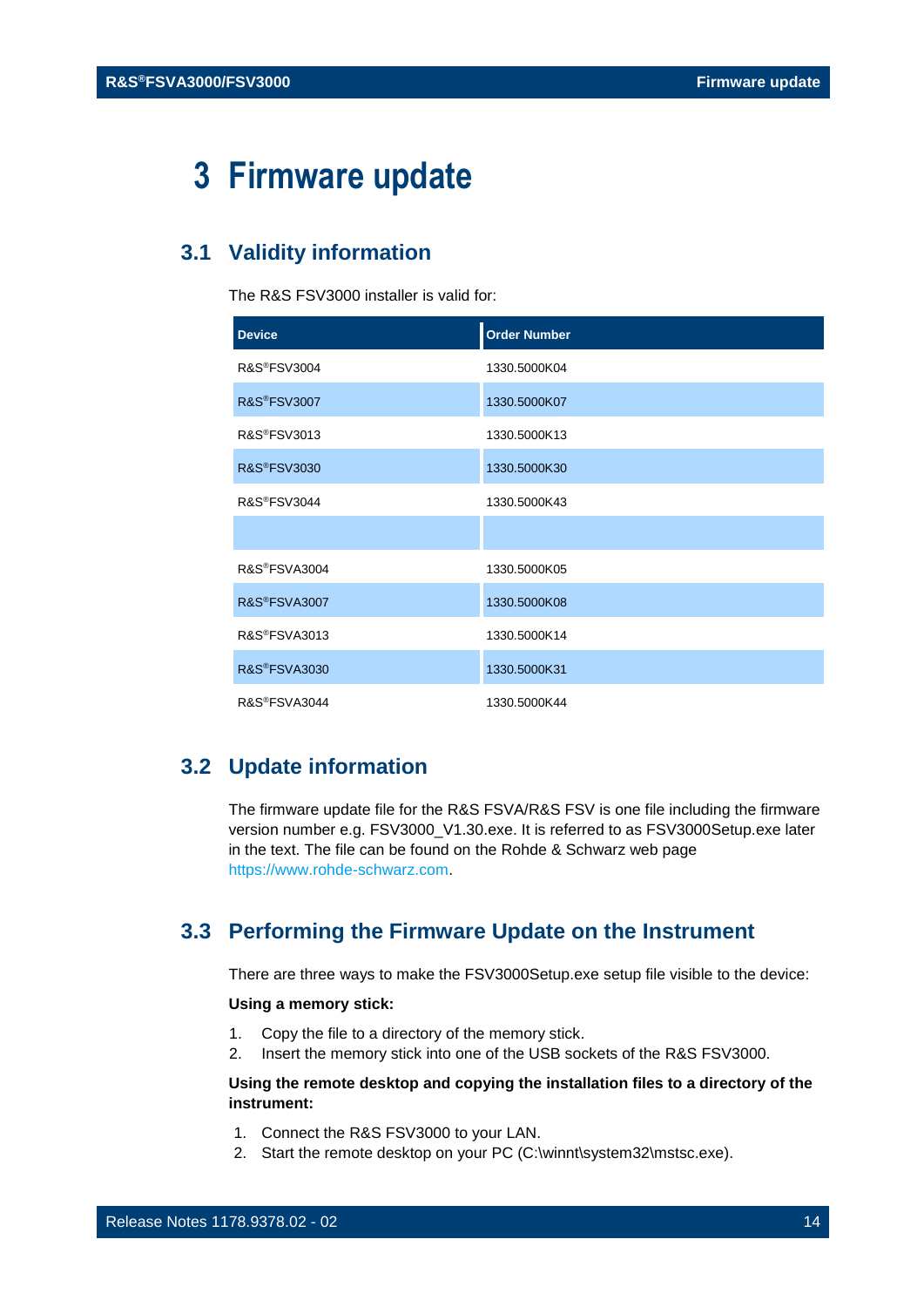- 3. Enter the TCP/IP address of the instrument you want to update. The IP address consists of 4 numbers between 0 and 255. (To get the TCP/IP address of the R&S FSVA/R&S FSV, press the "Setup" key, then select "Network + Remote".)
- 4. Ensure that the "local resources" > "drives" option is selected.
- 5. Press the "Connect" button.
- 6. Log on to the instrument (user name: "instrument" and default password "894129").
- 7. Copy the FSV3000Setup.exe from your PC to a new folder, e.g. C:\FWUpdate.
- 8. You can now access this directory with the FSV3000Setup.exe from the R&S FSVA/R&S FSV analyzer firmware.

#### **Using a network drive:**

- 1. Connect your R&S FSVA/R&S FSV to your LAN and establish a connection to one of your servers. (Ask the local IT administrator for support.)
- 2. Copy the FSV3000Setup.exe from your PC to a directory on this server.
- 3. You can now access the directory with the FSV3000Setup.exe file from the R&S FSVA/R&S FSV analyzer firmware.

#### **Performing the update on the instrument:**

Update the firmware by performing the following steps:

- 1. Switch the instrument on and wait until the analyzer has resumed operation.
- 2. Press the "SETUP" key, then select "System Config" > "Firmware Update" tab.
- 3. A file browser is displayed to select the proper FSV3000\*.exe setup file.
- 4. Change the path to the drive and directory which you prepared in the step before (USB stick directory, remote PC directory or directory on a server).
- 5. Select "Install" to close the dialog.
- 6. Select "Next" to display the selection of the firmware packages. By default, all applications are installed. Ensure that the required applications are selected.
- 7. Select "Install".
- 8. The firmware is stopped and the installation starts. After a few minutes, the system restarts automatically. After the restart, the firmware installation is complete. After the firmware update, the "UNCAL" flag appears. A self alignment is necessary.
- 9. Press the "SETUP" key, then select "Alignment" > "Start Self Alignment" to invoke the alignment procedure.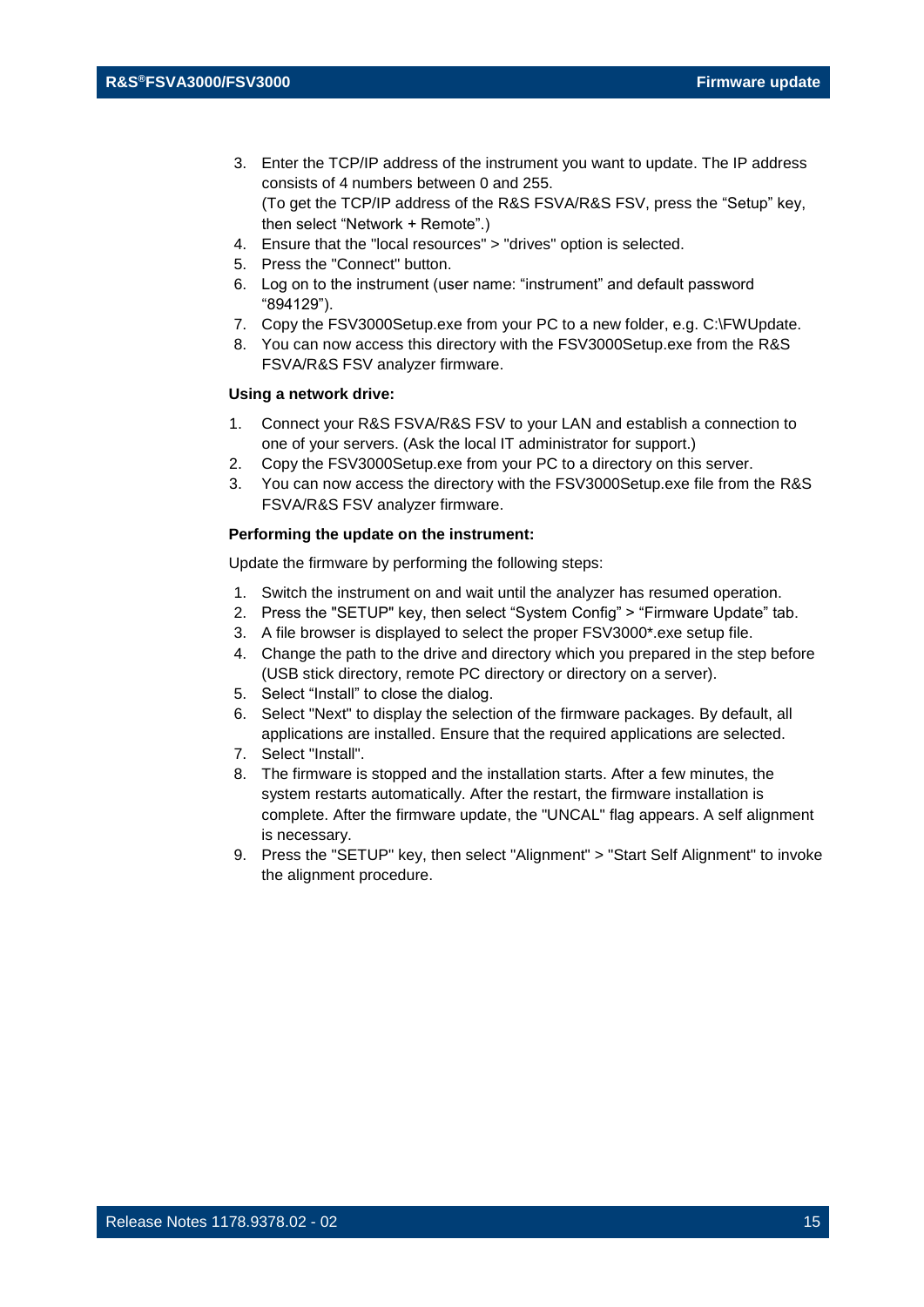#### <span id="page-15-0"></span>**3.4 Performing the Firmware Update from a Windows PC**

The R&S FSVA/R&S FSV firmware can also be uploaded without using a memory stick or a network drive. Just a LAN connection from the instrument and a Windows PC is necessary.

- 1. Run FSV3000Setup.exe on your PC.
- 2. Select "Remote Installation".
- 3. Select "Next."
- 4. Select the packages to install.
- 5. Select "Next".

#### **Note:**

FOR FIREWALL USERS: The FSV3000Setup.exe communicates with the instruments via LAN. Therefore, the FSV3000Setup.exe file must pass the firewall. Add it to the firewall rules, then restart the scan using "Rescan".



- 6. The setup procedure scans your LAN subnet and displays all found instruments
- 7. Select the instruments you want to update.

#### **NOTICE**

Be careful and check twice if you have selected the correct instruments. Depending on your company's network structure, also instruments of other departments are included!

- 8. Select "Help" to display additional help. Select "Install" to start the installation.
- 9. Confirm the message to reboot the instrument to activate the firmware update. The instrument then restarts automatically.
- 10. After the restart, the firmware installation is complete and the "UNCAL" flag appears. A self alignment is necessary.
- 11. Press the "SETUP" key, then select "Alignment" > "Start Self Alignment" to invoke the alignment procedure.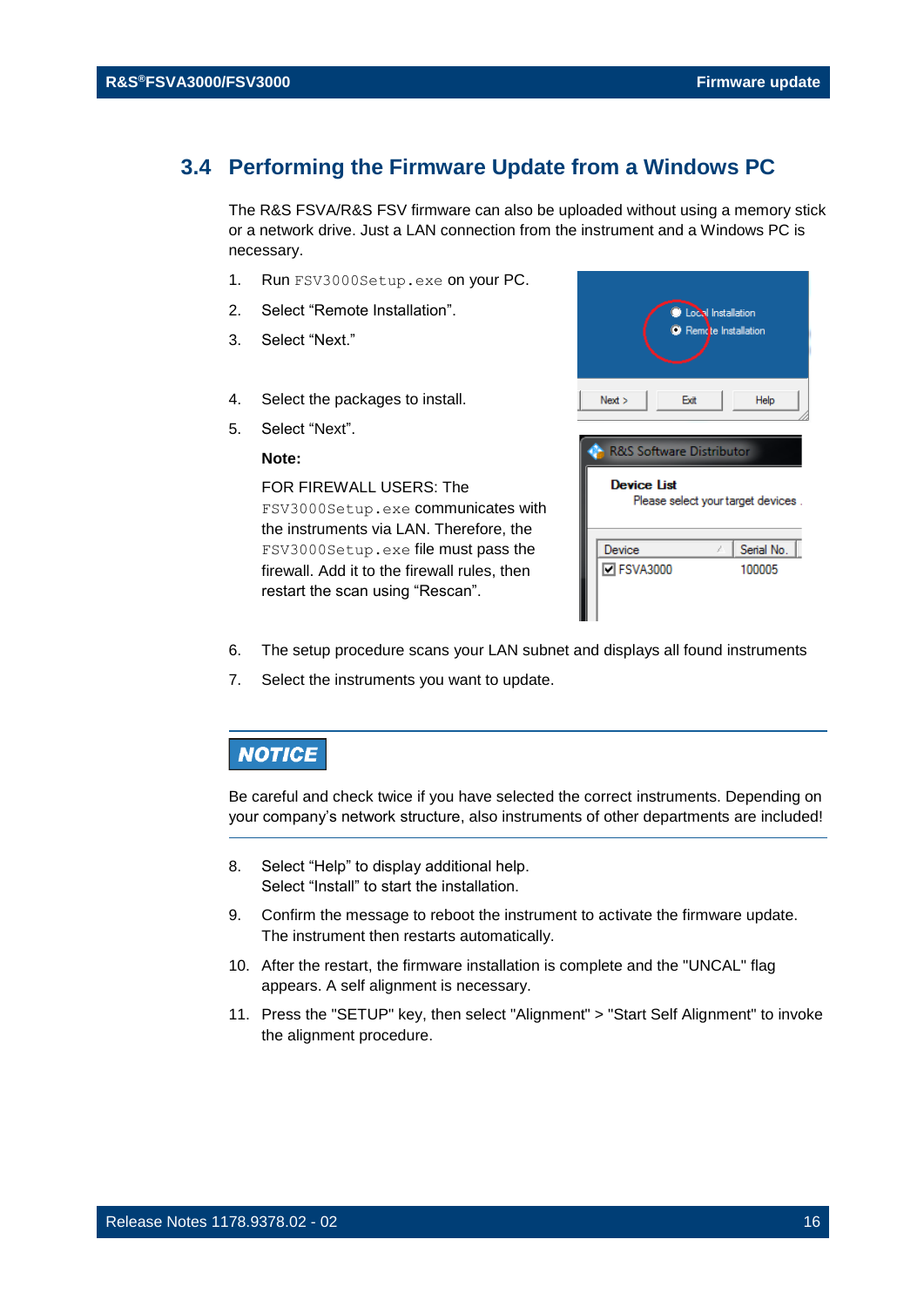### <span id="page-16-0"></span>**3.5 Installing firmware options**

#### **3.5.1 Firmware options included in basic instrument**

<span id="page-16-1"></span>The R&S FSV3-K7, R&S FSV3-K9, R&S FSV3-K33 and R&S FSV3-K544 application software packages are included in the basic instrument firmware. Therefore, they do not have a separate item in the installer to be selected.

#### <span id="page-16-2"></span>**3.5.2 Other firmware options within the FSV3000setup.exe File**

The R&S FSV3-K6, R&S FSV3-K10, R&S FSV3-K18, R&S FSV3-K30, R&S FSV3- K40, R&S FSV3-K60, R&S FSV3-K70, R&S FSV3-K72/73, R&S FSV3-K91, R&S FSV3-K100/101/102/104/105/106, R&S FSV3-K144/145/147/148 application software packages have their own installation item and are therefore added to the selection list during the firmware update. Ensure that the checkbox is checked  $\boxtimes$  if the installation is requested.

## **NOTICE**

The functionality of R&S FSV3-K18D, R&S FSV3-K18F, and R&S FSV3-K18M is integrated within R&S FSV3-K18 and is activated by its own key code. The functionality of R&S FSV3-K70M, R&S FSV3-K70P are integrated within R&S

FSV3-K70 and are activated by their own key code.

The functionality of the R&S FSV3-K91P, R&S FSV3-K91N, R&S FSV3-K91AC, R&S FSV3-K91AX and R&S FSV3-K91BE are integrated within R&S FSV3-K91 and are activated by their own key code.

The functionality of the R&S FSV3-K60C and R&S FSV3-K60H are integrated within R&S FSV3-K60 and are activated by their own key code.

#### <span id="page-16-3"></span>**3.5.3 Enabling options by entering option key codes**

#### **NOTICE**

Skip this section if the option key was entered once.

To activate application software packages, you must enter a license key for validation.

If an XML-file with an option key was sent to you see the install description below.

The license key is in the device certificate or delivered as a part of the software package. The process is performed in the following steps:

1. Open a Remote Desktop Connection to the instrument via ethernet or connect an external monitor and keyboard/mouse]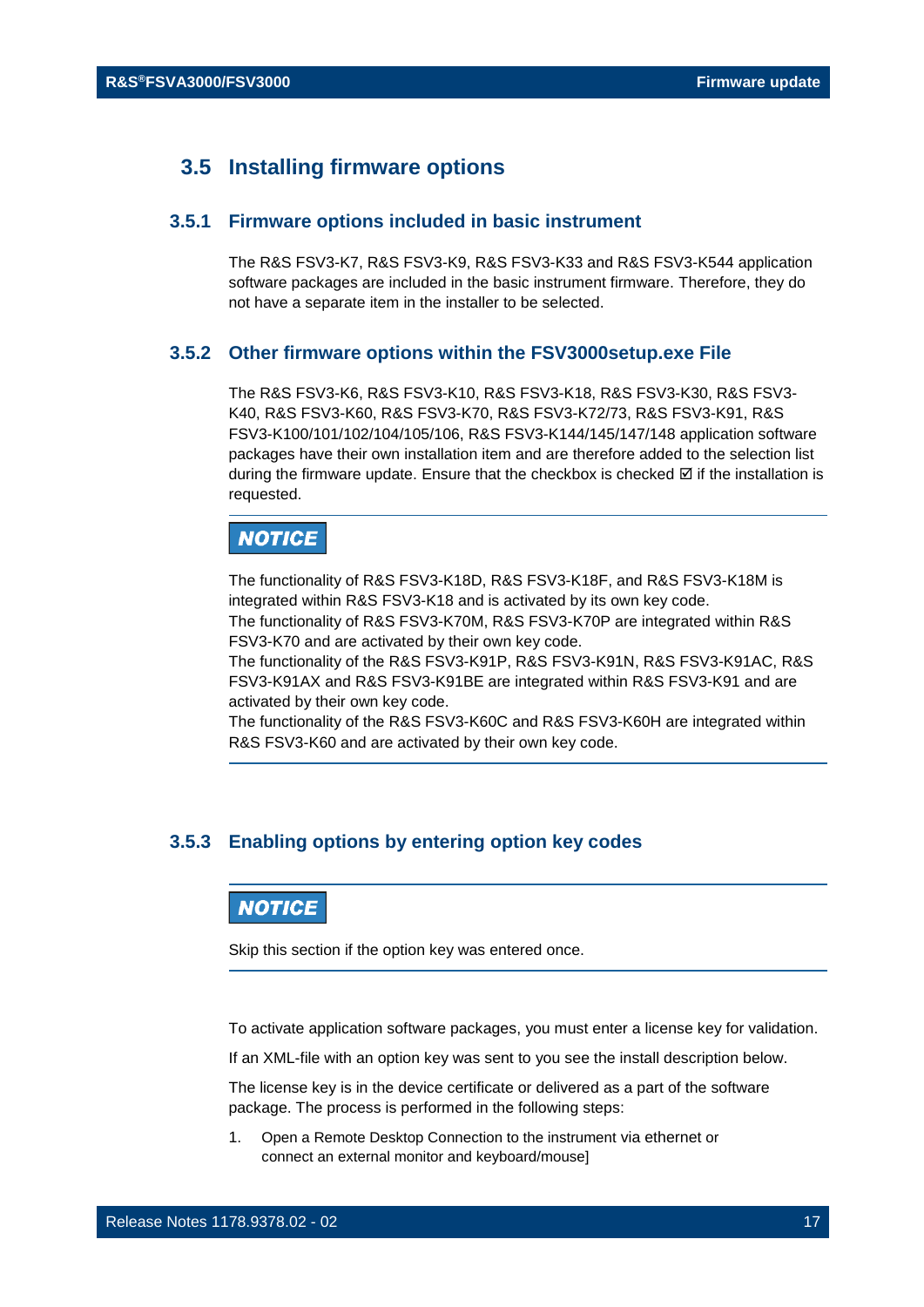- 2. Select "SETUP".
- 3. Go to the tab "Versions + Options"
- 4. Press the button "Install Option". A dialog box is displayed.
- 5. Enter the option key number using the keypad.
- 6. Press "ENTER". After a successful validation the message "Option Key valid" is displayed. If the validation failed, the option software is not installed.
- 7. Reboot the device.

#### **Installation of options via XML-file**

- 1. Open a Remote Desktop Connection to the instrument via ethernet or connect an external monitor and keyboard/mouse]
- 2. Select "SETUP".
- 3. Go to the tab "Versions + Options"
- 4. Press the button "Install Option by XML". A file browser is displayed.
- 5. Select the path to the XML file (e.g. network drive or USB stick)
- 6. Press "Select".

After a successful validation the message "Option Key valid" is displayed. If the validation failed, the option software is not installed.

6. Reboot the device.